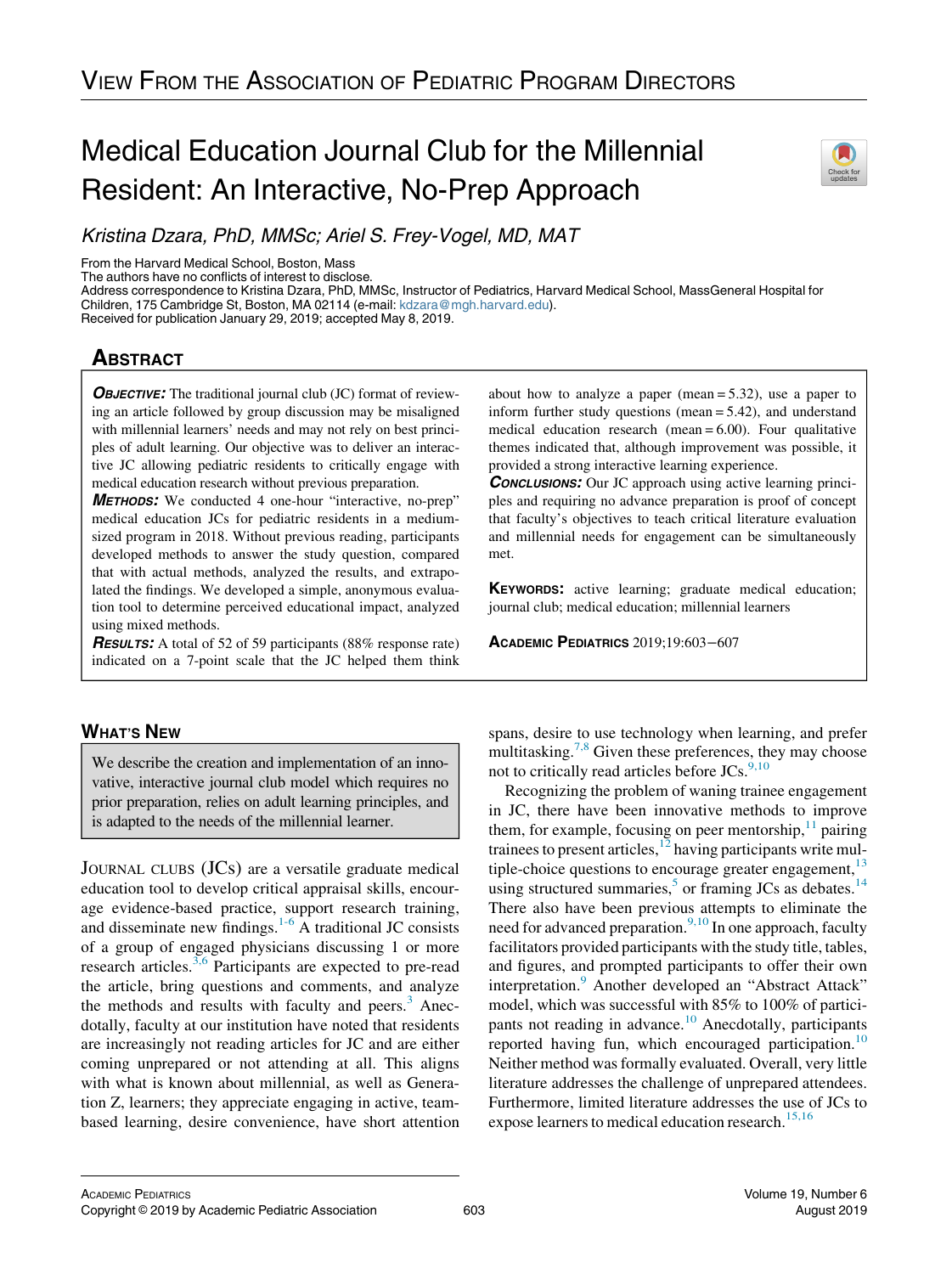We transformed the traditional JC format into an "interactive, no-prep" series for the MassGeneral Hospital for Children pediatric residents. Our aim was to deliver a time-efficient JC using active learning techniques to allow pediatric residents to critically engage with medical education research without previous preparation. The aim of our educational evaluation was to determine participants' perceived learning impact of the JCs using a mixed methods analysis.

# **METHODS**

# **SETTING AND PARTICIPANTS**

<span id="page-1-0"></span>We conducted 4 one-hour "interactive, no-prep" medical education JCs for pediatrics residents in a mediumsized program between February and September 2018. Sessions were held during the noon conference hour in a conference room with a whiteboard and projector. Medical students, pediatrics residents of all levels including chiefs, and a small number of faculty attended. Residents were expected to attend if clinical demands permitted.

# **IMPLEMENTATION**

Learning objectives were to have participants develop a plan for answering the article's study question, compare that with the actual study methodology, analyze the results of the study, and extrapolate the study findings to their own experiences. Participants were expected to analyze medical education research methodology to determine strengths and weaknesses of the design and analysis, interpret the practical significance of results, and recognize further questions the study raised.

Each JC explored a medical education research article chosen by the session leaders (K.D., A.F.V.). Purposefully selected articles fit 4 criteria aligning with adult learning principles<sup> $1$ </sup>:

1) relevant to pediatrics residents' real-world training experience (fits with learners' previous experience)



Figure. Implementation flowchart.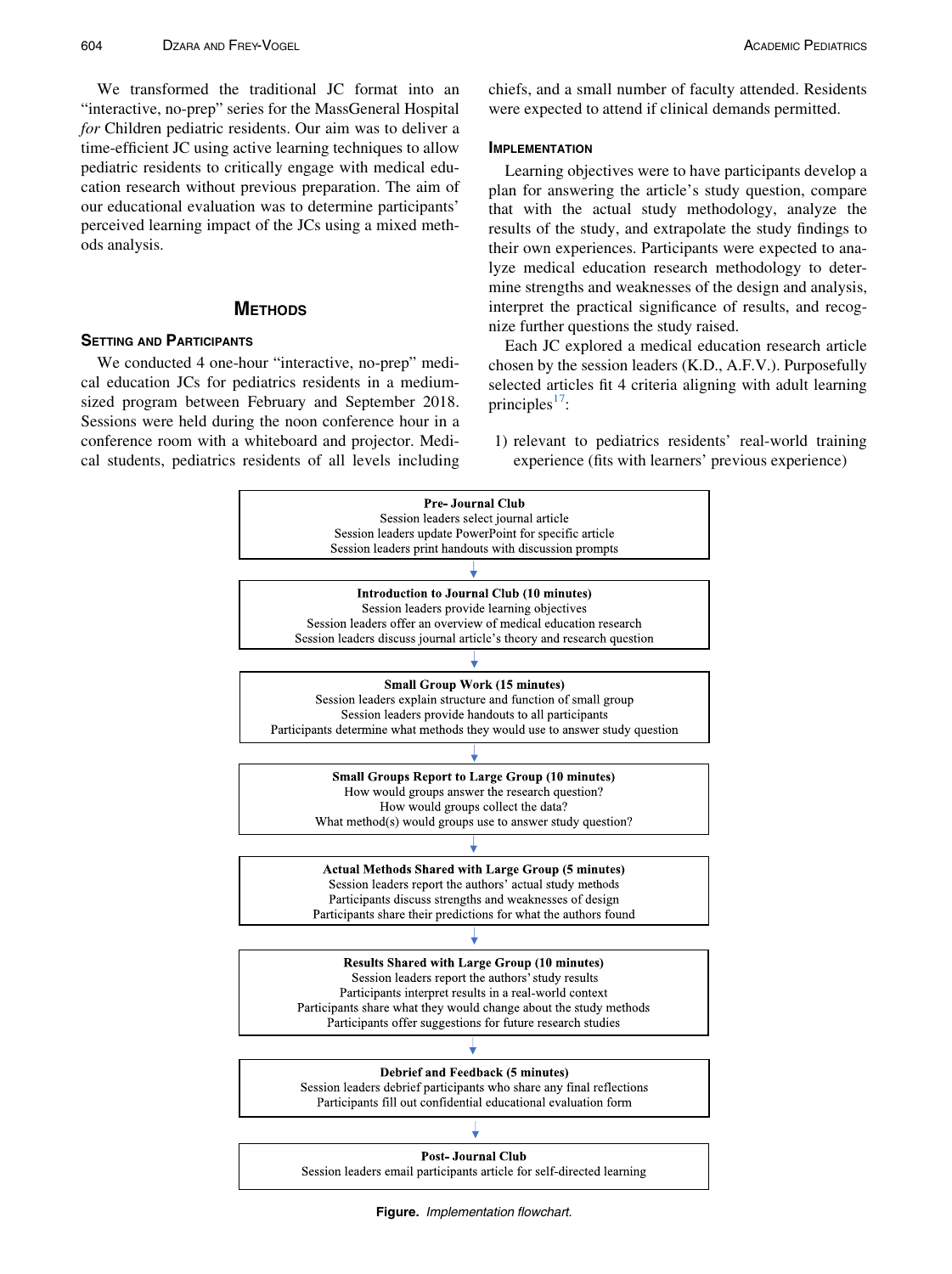- <span id="page-2-0"></span>2) focused on graduate medical education (aligns with learners' self-concept)
- 3) well-described research methodologies (encourages learners' need to know about research methods for research projects)
- 4) published within the past 3 months (supports learners' motivation to review new literature)

Articles collectively had quantitative, qualitative, and mixed-methodologies to expose participants to varied medical education research methods.

We introduced participants to medical education research, provided the article title, discussed the background to the current study, and provided the research question. Participants were divided into small groups to brainstorm how to design study methodology for the research question specifically focusing on what they could measure to answer the question and how they would collect the data.

After 15 minutes of discussion, each group reported their proposed methods and perceived challenges. In the large group, we revealed and scrutinized the study methodology, results, and conclusions. We focused on interpreting medical education terminology and techniques in distilled, approachable language. We then discussed results and implications. Post-session, the article was e-mailed to the residents. The [Figure](#page-1-0) displays an implementation flowchart.

# DATA COLLECTION AND ANALYSIS

We developed a simple, anonymous evaluation tool to determine participants' perceived educational impact, which was not pre-tested before use. Hand-written responses were collected anonymously at the end of each session; responses were voluntary. Participants rated 3 critical appraisal outcome measures anchored from 1 (not at all helpful) to 7 (extremely helpful) [\(Table 1\)](#page-2-0) and were asked 2 qualitative, open-ended questions about what went well and what could have been done differently.

Quantitative data were entered into Microsoft Excel (Office 365; Microsoft, Redmond, Wash) and analyzed for descriptive statistics including mean, mode, and interquartile range.

To analyze open-ended questions, the authors conducted a thematic analysis following the "five stages to qualitative research" framework.<sup>[18](#page-4-12)</sup> Dedoose (version 8.1; SocioCultural Research Consultants, LLC, Los Angeles, Calif) was used to facilitate data management. First, 2 coders (K.D. and A.F.V.) familiarized themselves with the data, each independently reading the responses to the 2 qualitative questions and creating 2 independent preliminary code lists with 40 (A.F.V.) and 26 (K.D.) codes, respectively. The coders then compared codes, collapsed codes, and refined definitions to develop a codebook containing 29 final codes that were then applied to all data. After all codes were applied, the coders discussed recurring data patterns and combined codes into categories  $(n = 11)$ ,

Table 1. Quantitative and Qualitative Educational Evaluation Results Table 1. Quantitative and Qualitative Educational Evaluation Results

|                                                                                                                          | Low   | High  | Mean         | Modal | Standard       | nterquartile |
|--------------------------------------------------------------------------------------------------------------------------|-------|-------|--------------|-------|----------------|--------------|
| Quantitative—How Helpful Was This Journal Club in:                                                                       | Score | Score | Score        | Score | Deviation      | Range        |
| Helping you to think about how to analyze a paper                                                                        |       |       | 5.32         | 6.00  | Ξ              | 1.25         |
| Helping you to think about how to use a paper to inform further study questions                                          |       |       |              | 6.00  | 1.24           |              |
| Helping you to understand what medical education research is and how it can be conducted                                 |       |       | 5.42<br>6.00 | 7.00  | $\overline{5}$ | 1.25         |
| Qualitative - Theme #1: Strong Interactive Learning Experience                                                           |       |       |              |       |                |              |
| "Asking the group how they would approach investigating the questions allowed for a good discussion."                    |       |       |              |       |                |              |
| "Excellent brief review of specific and relevant statistical tools.                                                      |       |       |              |       |                |              |
| "I loved developing our own methods before learning paper method."                                                       |       |       |              |       |                |              |
| Qualitative - Theme #2: Preparation Not Required                                                                         |       |       |              |       |                |              |
| "Great participation despite not reading paper."                                                                         |       |       |              |       |                |              |
| "I appreciated being able to go through the paper on the spot."                                                          |       |       |              |       |                |              |
| Qualitative - Theme #3: Improvement Is Possible                                                                          |       |       |              |       |                |              |
| "Offer a little more of the session leaders' thoughts during discussion."                                                |       |       |              |       |                |              |
| "Try to more evenly distribute medical students and residents in the small groups."                                      |       |       |              |       |                |              |
| 'We got off topic on the study question in the small groups."                                                            |       |       |              |       |                |              |
| Qualitative - Theme #4: Desire for Further Learning                                                                      |       |       |              |       |                |              |
| "I would have liked going deeper into results."                                                                          |       |       |              |       |                |              |
| "Provide access to take article home."                                                                                   |       |       |              |       |                |              |
| "I enjoyed focusing less on specifics of this paper but allowing us the chance to think about how we would approach it." |       |       |              |       |                |              |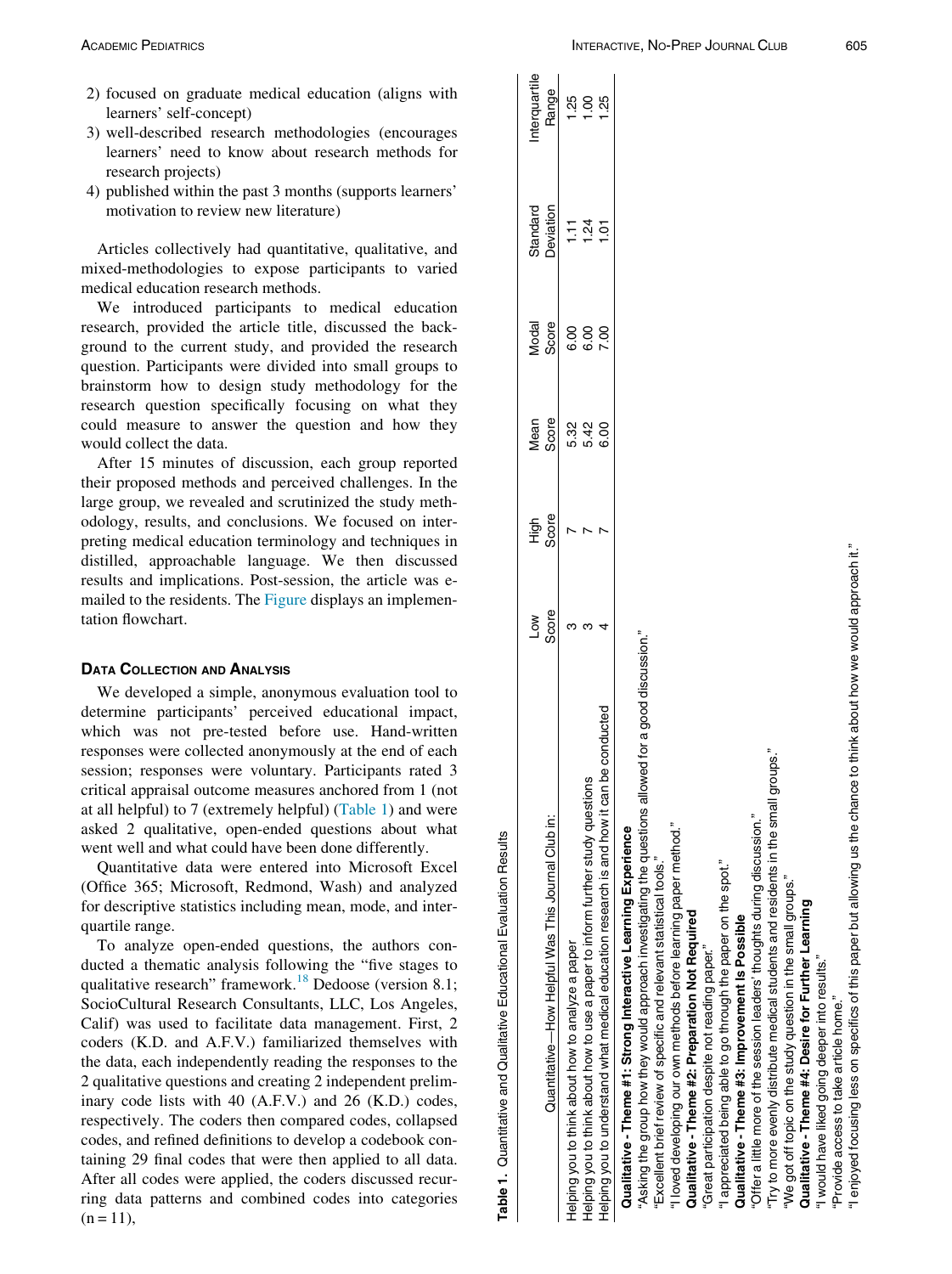followed by themes  $(n = 4)$ . The coders independently reread the coded data within each theme to ensure coding consistency.

The educational evaluation was designated "clinical quality improvement/measurement" by the Partners Human Research Committee, requiring no additional institutional review board review.

#### **RESULTS**

In total, 59 participants attended at least 1 of the JCs. Fifty-two evaluations were returned (88% response rate). Overall, the JC was well-received, with mean scores for the 3 objective outcome measures falling between 5.32 and 6.00 on a 7-point scale ([Table 1](#page-2-0)).

A total of 45 respondents (86.5%) answered at least one qualitative question. Thematic analysis resulted in 4 themes:

# Theme #1: Strong Interactive Learning Experience

Respondents felt that developing methods via active learning was a strength, the small group experience was valuable, and discussion enabled a positive learning experience. Although the JC was not perceived as easy, the session leaders were viewed as strong teachers providing an innovative and engaging learning experience [\(Table 1\)](#page-2-0).

#### Theme #2: Preparation Not Required

That preparation was not required before the JC session was perceived as a welcome change to their training and a strength by participants [\(Table 1\)](#page-2-0).

#### Theme #3: Improvement Is Possible

Potential improvements included a desire for additional input from the session leaders and an adequate mix of different training levels within small groups. Respondents wanted group facilitation to keep small group discussion on track. Some suggestions included preferences that were outside the scope of the JC, such as including case studies or vignettes ([Table 1\)](#page-2-0).

# Theme #4: Desire for Further Learning

Respondents indicated an interest in continued learning. They would have preferred that printed copies of the article were available at the JCs. They also suggested that the large group discussions led by the session leaders might offer a deeper dive into the results. Post-session, respondents desired additional research terms and methods resources [\(Table 1\)](#page-2-0).

#### **D**ISCUSSION

We designed an "interactive, no-prep" approach to JC targeted toward millennial learners. The JCs were well received; participants indicated having a strong overall learning experience. This approach adds to the literature on innovative JCs by combining interactive techni-ques<sup>[5,11-14](#page-4-7)</sup> with a no-preparation approach,  $9,10$  both reported in other papers, and assessing not only residents' quantitative assessment of their learning, but their qualitative feedback. This mixed methods approach allows for a better understanding of what JC aspects were helpful to participants. Based on their qualitative feedback, we attribute our success, in part, to the session leaders recognizing the learning preferences of clinically busy millennial learners in 3 key ways: we did not require previous preparation, we allowed for active engagement with the material, and we made the information relevant. To allow for participants not to prepare in advance, we needed to ensure that we explained educational research terminology and methodology in real time. As participants developed ideas for study methods, we explained how their ideas fit into research methodology and offered terminology for the concepts they described. We applied active learning techniques by having participants engage in study design, analysis of results, and application of findings to their own experiences; by having participants create their own study methodology, we used the highest level of learning objectives in Bloom's taxonomy, creat-ing.<sup>[19](#page-4-13)</sup> We used articles that aligned with adult learning principles and made the information relevant by choosing articles on familiar graduate medical education topics such as patient feedback, milestones-based ratings, organizational culture and feedback, and remote supervision. The discussions offered opportunity for participants to demonstrate autonomy, share expertise, and work in teams. Participants desired additional learning resources and more engagement with material, such as additional in-depth discussion, which suggests they found the material meaningful. Because we formally evaluated the JCs, we add to the limited literature regarding the utility of both interactive and no-preparation approaches to JCs.

#### **LIMITATIONS**

The JCs took place at a single pediatric residency program over a short time period. Resident schedules limited participation. Because we conducted a routine educational evaluation, our tool was not validated and only assessed participants' perception of learning, which lacks objectivity; there is evidence that physicians have a limited ability to accurately self-assess.<sup>[20](#page-4-14)</sup> We also did not conduct a presurvey to demonstrate change in participants' perception of learning. To mitigate this, we used thematic analysis to understand participants' qualitative reactions to their learning experience. Finally, using 4 different articles limits generalizability but demonstrates wide application potential.

# **NEXT STEPS**

This JC strategy could be implemented in other medical fields and for other research types. It is reproducible; the overall time commitment to develop each session was 2 to 3 hours. The implementation flowchart aids educators in adapting this model for their own institutions [\(Figure](#page-1-0)).